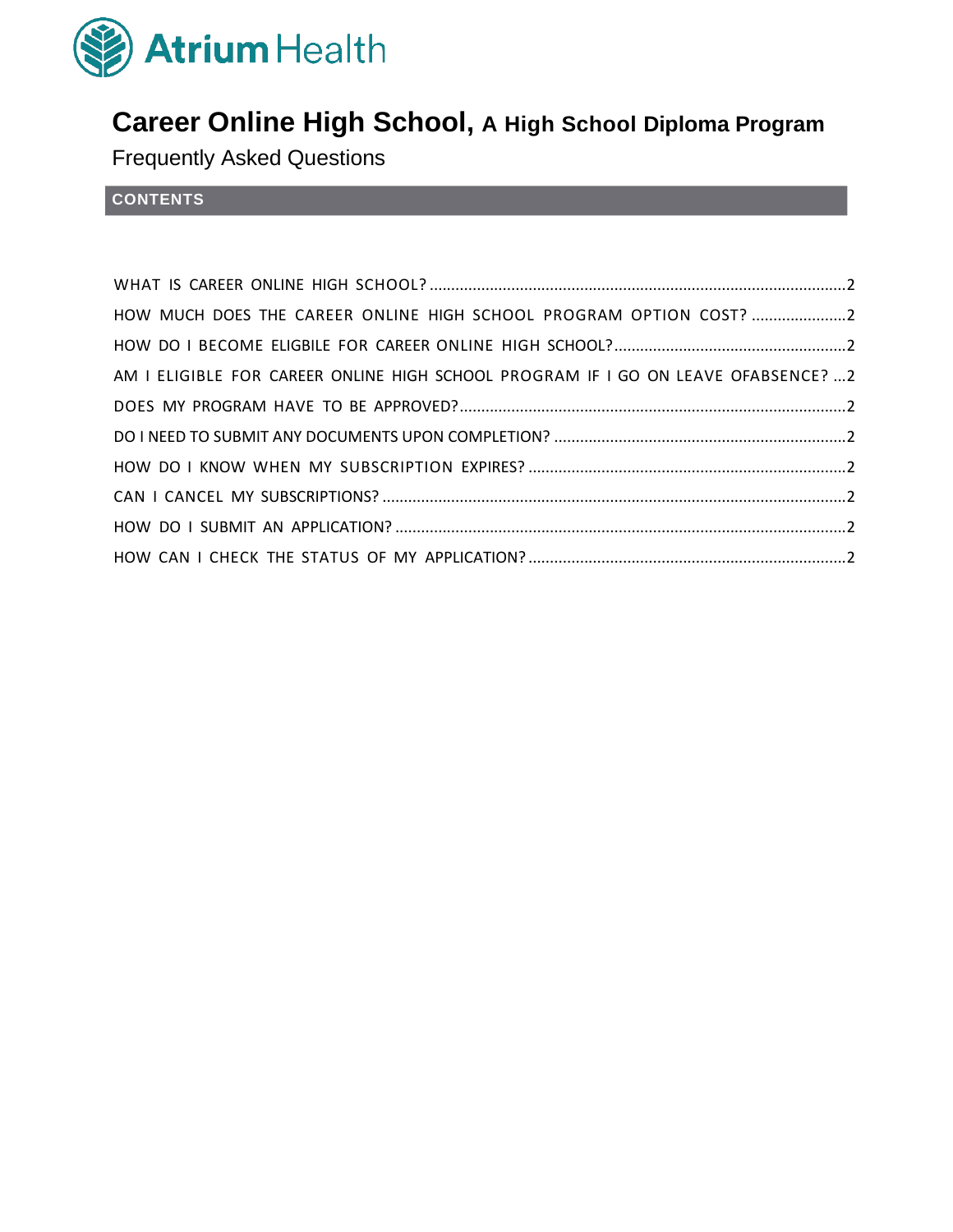## CAREER ONLINE HIGH SCHOOL

#### WHAT IS CAREER ONLINE HIGH SCHOOL?

**Career Online High School** is a 100% online program in which you earn both an accredited high school diploma and a career certificate. Career Online High School gives you the flexibility you need to balance work and school. By enrolling in the program, you will:

- Earn a diploma on your own schedule.
- Gain real-world career skills with adult-focused class content.
- Get support from success coaches to help you along the way.

#### HOW MUCH DOES THE CAREER ONLINE HIGH SCHOOL PROGRAM OPTION COST?

The Career Online High School program option is offered to teammates through their existing education benefits for \$1,295 per 18-month subscription.

The program is organized as a "*Prepayment of Tuition and Fees"* payment model. This means that **Atrium Health will pay the provider directly and that there is no out of pocket cost for tuition**. This \$1,295 subscription fee will be deducted from your annual Atrium Health Education Assistance caplimit benefit. For [details on Education cap limits visit](https://teammates.atriumhealth.org/careers/career-development-center/educational-assistance) here.

#### HOW DO I KNOW IF I SHOULD USE CAREER ONLINE HIGH SCHOOL?

Teammates should use Career Online High School if they are interested in obtaining their high school diploma. Previous high school courses, GED and HiSET class credits are available.

## TEAMMATES AND PROGRAM ELIGIBILITY

#### HOW DO I BECOME ELIGBILE FOR CAREER ONLINE HIGH SCHOOL?

- Full-time and part-time active teammates of Atrium Health. This includes Navicent, Wake Forest Baptist and Greater Charlotte Region (GCR) teammates.
- New teammates will be eligible to participate after completing three (3) months of continuous service.
- PRN, temporary, and contract teammates are *not eligible* to participate
- Teammates must be in an active employment status at the time of application submission, approval, and payment

#### AM I ELIGIBLE FOR CAREER ONLINE HIGH SCHOOL PROGRAM IF I GO ON LEAVE OF ABSENCE?

Yes. If a teammate is approved for a Career Online High School subscription prior to FMLA leave, coverage under the Atrium Health Education Assistance Program policy will remain in effect until the expiration of the FMLA leave.

#### DOES MY PROGRAM HAVE TO BE APPROVED?

Yes. Teammates must submit an application for each subscription. The Career Online High School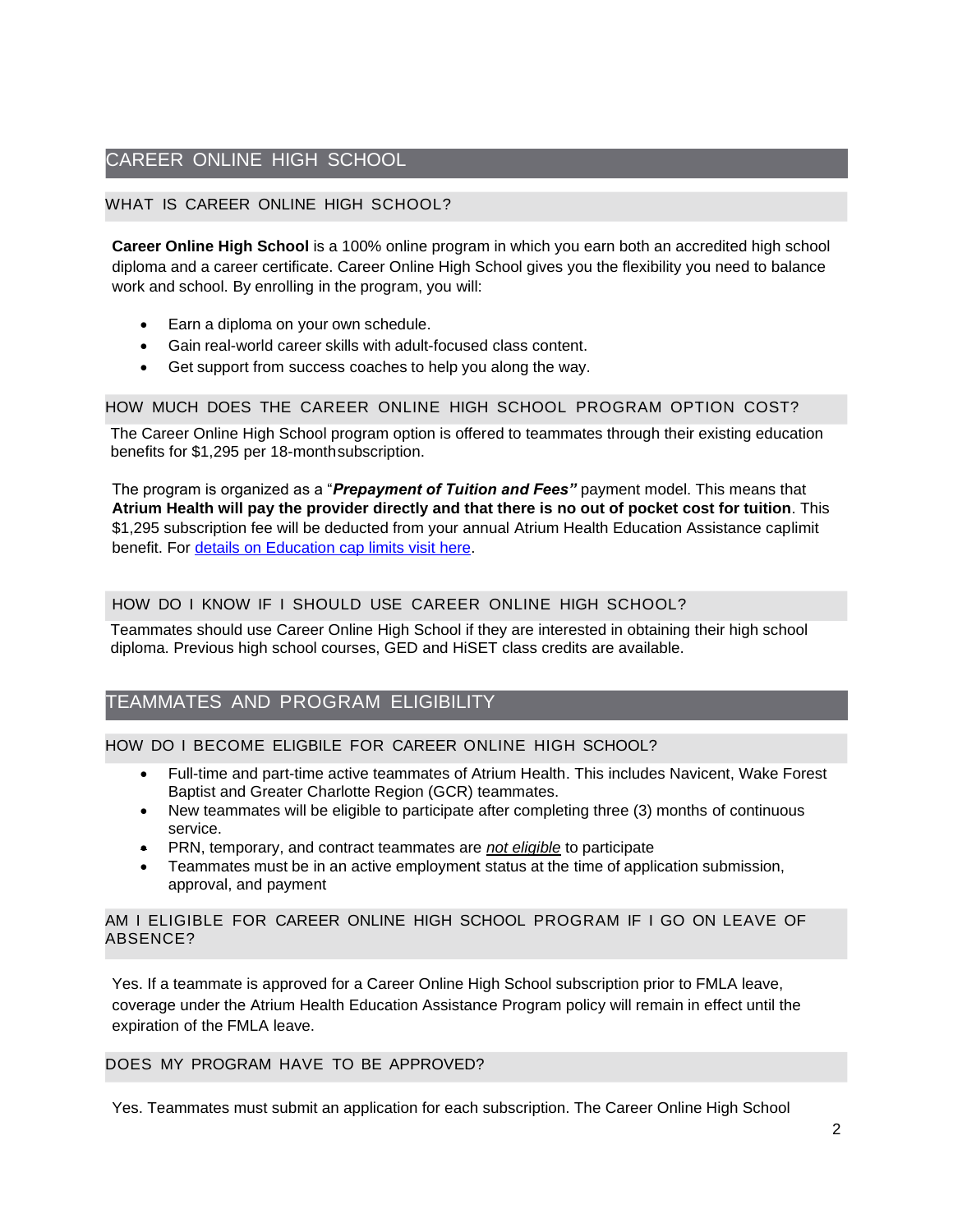application will be reviewed for policy compliance by the Plan Administrator (EdAssist) only.

#### ARE THERE ANY REPAYMENT REQUIREMENTS?

As a condition for the payment by Atrium Health of Covered Expenses under this Educational Assistance plan benefit, the teammate must agree to remain, and must remain, employed by Atrium Health, for a minimum of one (1) year (12 continuous months) after any reimbursement is paid.

A teammate who voluntarily terminates employment or is terminated for cause within 12 months of receiving payments will be required to refund Atrium Health 100% of the payments received within that time period. Teammates are exempt from the work commitment if their employment is involuntarily terminated for reasons other than cause or performance. The prorated amount will be calculated by number of months remaining to fulfill the one (1) year (12 continuous months) work commitment compared to the amount of educational assistance funds received.

#### DO I NEED TO SUBMIT ANY DOCUMENTS UPON COMPLETION?

Yes. Teammates will need to submit either a certification of completion or a progress report at the end of the subscription to avoid suspension of all direct bill programs. Certificate of completion and progress report can be obtained directly from Career Online High School.

#### HOW DO I KNOW WHEN MY SUBSCRIPTION EXPIRES?

Your subscription will begin on the date entered in your application for Course Start Dateand will end after 18-months. If you do not complete the program within your 18-month subscription period, you will need to submit another application for a new approval code.

#### CAN I CANCEL MY SUBSCRIPTIONS?

We encourage all our teammates to keep the subscription active until it automatically expires at the end of 18-months. Keeping your subscription active will allow you to return at any time without submitting for a new application.

#### WHAT HAPPENS IF I NEED TO TAKE CLASSES PAST THE 18-MONTH SUBSCRIPTION?

If a participant needs to extend their subscription beyond the 18 months, they will create a new application to renew their subscription. Another 18 months subscription fee will be deducted from their prepaid tuition balance.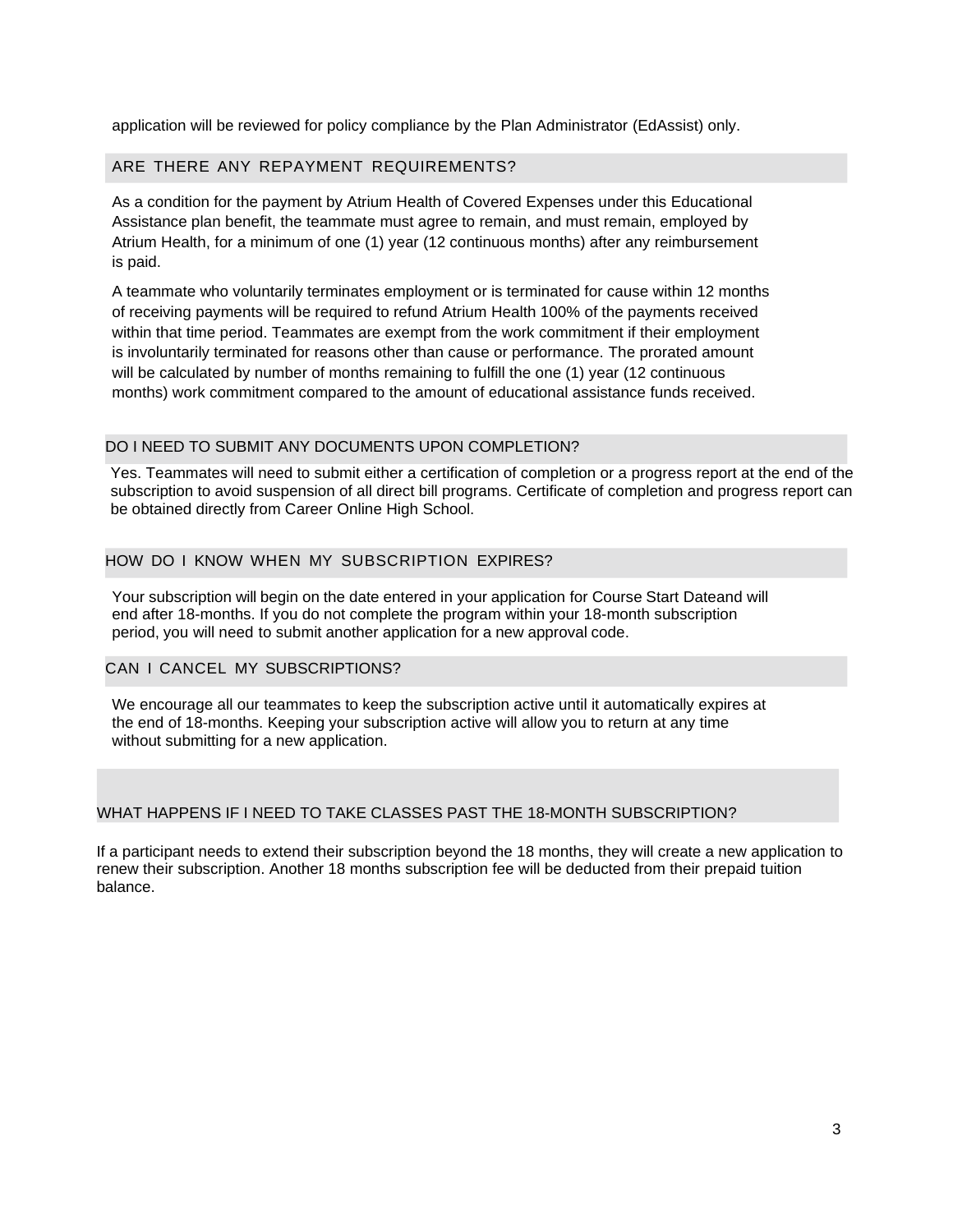## APPLICATION SUBMISSION PROCESS

Teammates will access the Atrium Health EdAssist Portal to apply for education assistance benefits.

#### HOW DO I SUBMIT AN APPLICATION?

Click on **New Application** button at the top after you log into the EdAssist portal linked on the Career Development Center, Educational Assistance Page

#### **1. Contact Information**

- a. Review your contact information
- b. Click **Continue**
- **2. Program Information**
	- a. **Education Program (degree):**
		- Select **GED/Diploma**
	- b. **Field of Study (major):**
		- Select **GED/Diploma**
	- c. **Programs available:**
		- Select **Prepaid ESL and High School Diploma**
	- d. **Education Providers:**
		- Select **Career Online High School**
	- e. Click **Continue**

## **3. Session Information:**

- a. Enter an **18-month period** for session start date and end date
	- For example: Session Start Date: January 1, 2022, and End Date: June 28, 2023. NOTE: If you do not complete the program within your 18-month subscription period, you will need to submit another application for a new approval code.
- b. Enter your **Course & Expense Information**
	- Skip this section
- c. Click **Continue**

## **4. Agreements**

- a. Enter "**No**" for the question on financial aid you will receive (grants, scholarships, or discounts).
- b. Read and agree to the following: Participant Agreement and FERPA Agreement
- c. Electronically sign your application and click **Continue**

## **5. Review & Submit**

- a. Confirm that all information is correct before submitting your application
- b. Click **Submit Application**

## **6. Obtain Provider Approval Code:**

- a. Once your application is approved, an "Approval code" will be provided to you. You can find your approval code via two methods:
	- **On the EdAssist Application:** On the EdAssist Homepage, go to Actions Needed and find your application. Click **copy code**, then click **Take Your Courses Now** [\(https://atriumhealth.mycareerhs.com/\)](https://atriumhealth.mycareerhs.com/)
	- **On the system generated email**, follow the enrollment instructions, and go to the provider web [URL](https://atriumhealth.mycareerhs.com/) as indicated in the email sent to your Atrium Health email account.